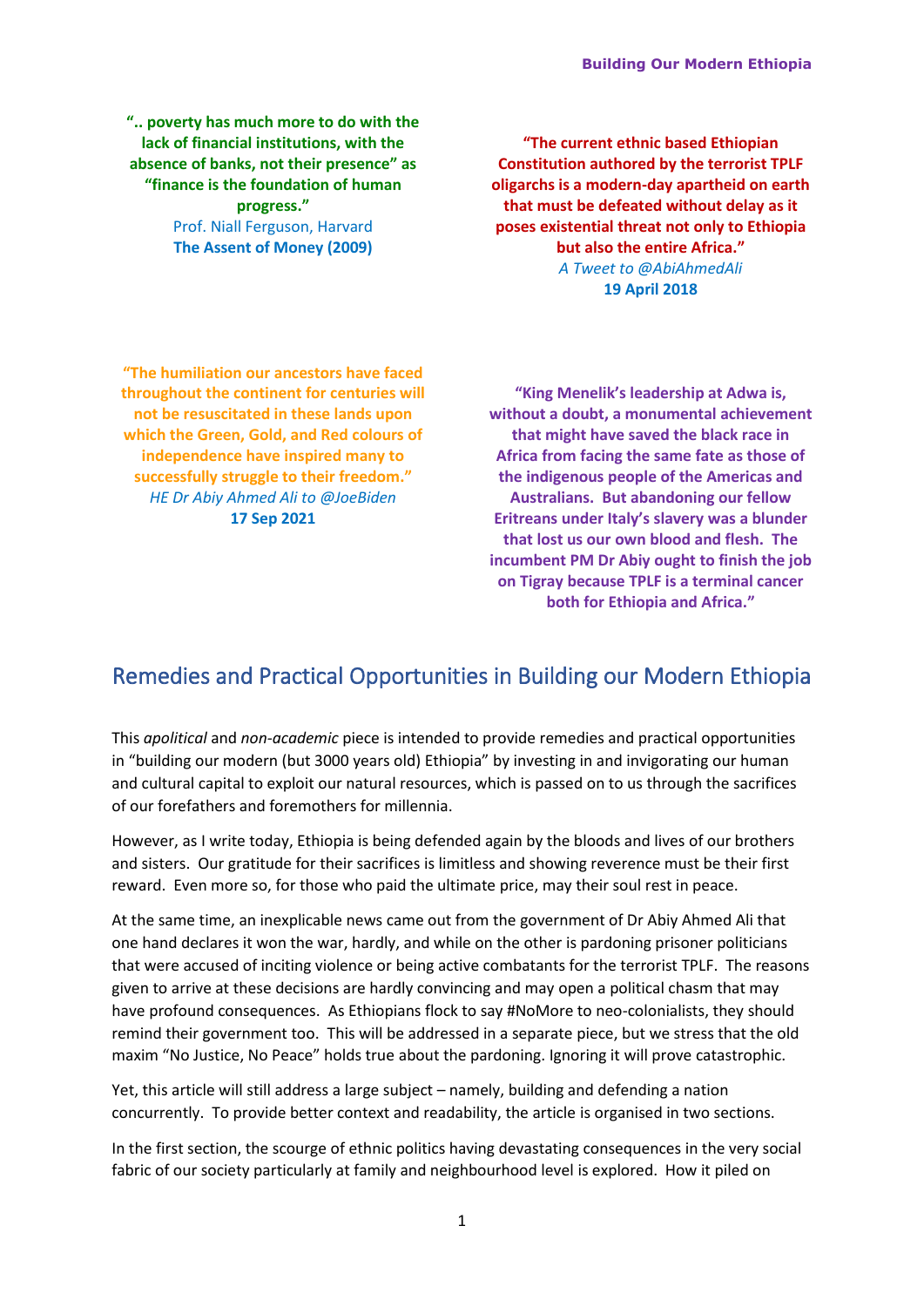mistrust among families and neighbourhoods, even within the same ethnic group that it claims to stand for. It also delves into why ethnic politics, as an imported colonial virus to enslave us turned into an ideology of freedom by bringing our national identity in a denigrating sharp focus. It primarily attacked our Ethiopianess by scapegoating what they call it "the expansionist Amhara", favouring banana republics instead to keep us divided, weak and poor as the colonialists intended. Ethnic politics is also part of the weapons for our hidden enemies – namely, Begging and Handouts, which kept our country in a bottomless pit for generations. Of course, although by design, both ethnicity and begging are partly our own faults. They have become the demons haunting us and the perceptions narrative intertwined with our country Ethiopia (and Africa). We need to extricate ourselves from these demons but only through smart leadership, public participation and particularly through socially responsible business enterprises.

The second section delves into how the diaspora, who now contribute the highest component of the nation's forex, could collectively create business-oriented investment and knowledge transfer to alleviate our current predicament. This is distinct from the usually romantic and short-lived movement for diaspora contributions for "people and country", which is characterised by small but helpful handouts that we are witnessing today. What this article suggests is a bold initiative based on a more sustained large-scale collaboration and engagement that can be realised through longterm and meaningful direct diaspora investment (DDI) to create personal wealth and development for our nation. The sustained transfer of skills and much needed forex investment by the diaspora in a form of IMF alternative bank will bring a new vista in how diaspora wealth can be used at home – but to create more wealth both for the diaspora and to our nation. Of course, for a DDI of this magnitude to work, it must be met with a corresponding commitment by the government of Ethiopia (GoE) to introduce conducive legislations for investment particularly to get rid of corruption. In addition, the GoE also should device a strategic lead in strengthening our defence forces and technologies in partnership with business investments in the sector. For example, the GoE's ten-year agricultural sector development plan is an encouraging leadership that should be supported. For a nation with almost 85% of its population engaged in agricultural production, the 36% contribution to the GDP is small. Worse still, the importation of significant agricultural produces is unnecessarily easting up the much-needed forex reserve. Without a fundamental transformation in the agricultural sector, Ethiopia's social and economic destiny will remain uncertain, and it will be hard to break free from begging and handouts.

# Part I : The Scourge of Ethnic Politics

Ethiopia is currently fighting for its survival from its historical enemies. While the war is waged from afar, the fighting and blood shedding is among Ethiopia's own children, where on one side are those who turn mercenaries and are hellbent on their mother's destruction while on the other are those heroes who are becoming martyrs every day for its preservation.

In 1991, a power vacuum was created by the Soviet styled communist Derg, who brutalised its own people and lost complete popular support particularly once the advancing separatist Eritrean People Liberation Front (EPLF) controlled the port city of Massawa. For Derg, that defeat made it like a house of cards while it brought the mercenary TPLF, a ruthless Albanian styled communist guerrilla group, a bounty of power.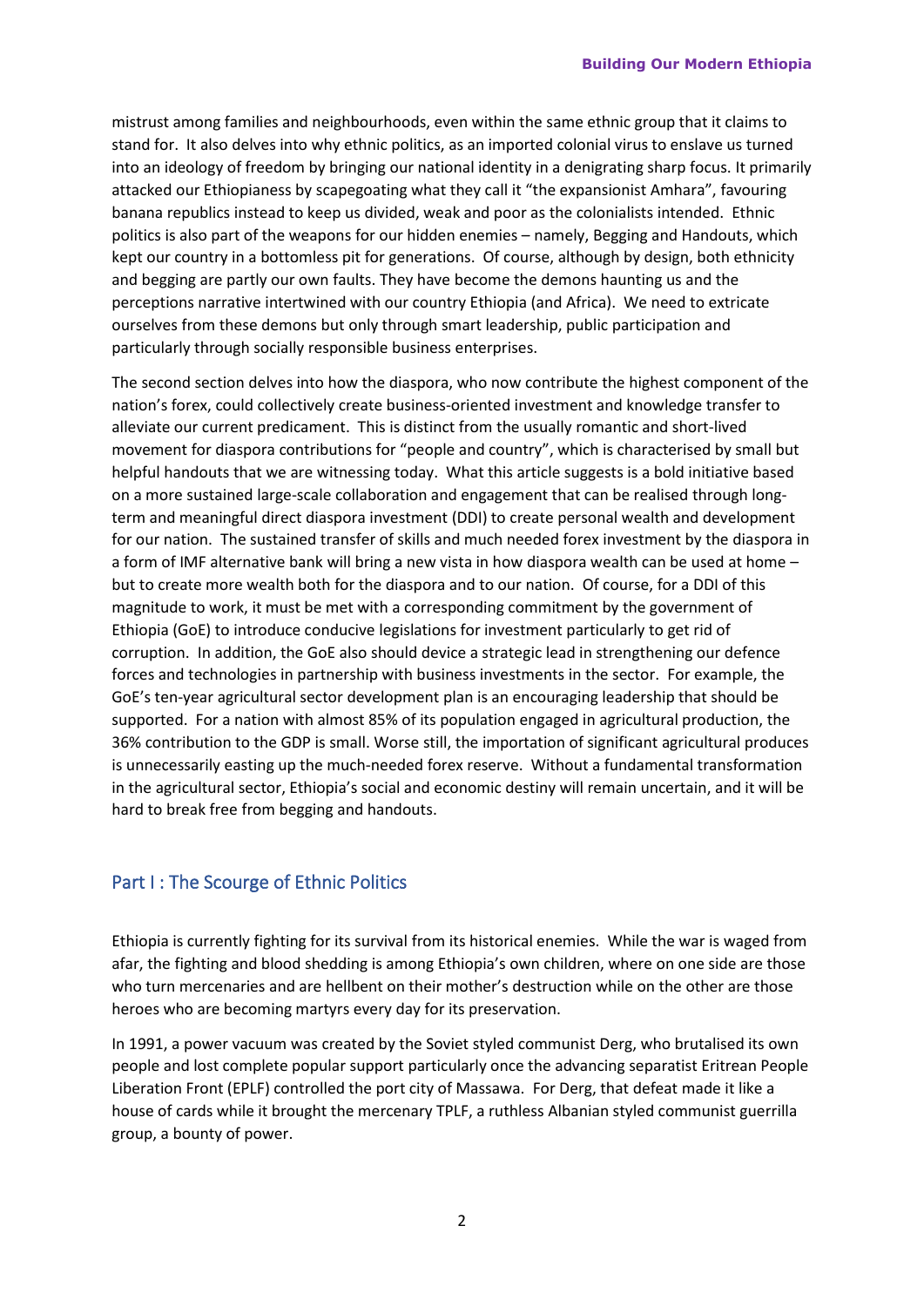However, after TPLF took power and for the following 27 years, it become hungrier for more power and started to inflate its contribution in the overthrow of the Derg by cultivating a mythical invincibility, a false belief that now put them in hot waters.

It must be pointed out that in 1991, the people of Ethiopia have sadly lost their fellow Eritreans while happily rid of dictator Mengistu. However, the TPLF crocodiles that the people of Ethiopia helped to seize power turned out to be the most pernicious of all leaders in the nation's thousands of years history. As mercenaries for our historical (neo)colonial enemies and Egypt, they religiously implemented the colonial divide and rule play book to destroy Ethiopia (and all Africa) into banana republics. To keep the wishes of their neo-colonialist masters and Egypt, who suitably wanted to keep us divided, weak and poor so that they can exploit Africa's rich resources unchallenged, these mercenary oligarchs die to feast on their masters' crumbs, which is of course monumentally large. That is how Africa is so rich.

At the centre of TPLF's ideology is federal governance based on ethnicity, with the TPLF authored constitution serving as the only modern-day apartheid on Earth to ravage Ethiopia. The constitution from its inception was defective to build a nation by enshrining cessation as a prelude for Ethiopia's disintegration. This was not by accident but by design as TPLF got the greenlight from its masters to destabilise Africa, where Egypt, in cahoots with the neo-colonialists, have served as the hatching grounds for liberation fronts for nearly a century.

#### 1. Is ethnic politics an imported virus for enslavement or freedom?

To understand our historical enemies deleterious project as well as to accentuate any lingering doubt on our lived experiences and tremendous harm ethnic politics afflicted on our nation, it is worth to connect the dots.

While many terms are used to define people's groups in our long human history, the adjective ethnic (as in ethnic group) is however a purposeful 19<sup>th</sup> century construct, feeding the ideology that led to the Berlin Conference of 1884 dubbed "Scramble for Africa Project", which regulated the colonisation and trade in Africa by European powers.

Although the word ethnic is derived from the Greek term ethnos and the corresponding adjective ethnikos, denoting any nonspecific collective like warriors or bees, in Italy, it was mostly used in respect of "collectives" outside their city states, sometimes with derogatory connotation. The reason for this is particularly vital for all Ethiopians to understand.

After the fall of Rome in AD 476, Italy was fragmented in numerous [city-states](https://en.wikipedia.org/wiki/Italian_city-states) and regional polities until its unification in 1861. Despite contributing famous personalities in arts and music as well as the renaissance that spread to the rest of Europe, bringing a renewed interest in humanism, science and e[xploration](https://en.wikipedia.org/wiki/Renaissance_exploration) with the start of the modern era, Italy remained politically fragmented and ruled by foreigner Kings over the ages.

Machiavelli, in his celebrated book "The Prince", looked forward to a time and a political leader who would unite Italy to free her from the devastating 1040 years of lived experience of ethnic or City-State politics. At that time, Italians only know government through ethnic proxy but without citizenship and senate as it was practiced in the Roman Empire. Italians also know well that ethnic based governance to be the highest psychological ailment of human condition that you don't wish on any other human being unless you hate them to the core. Unfortunately, after Machiavelli's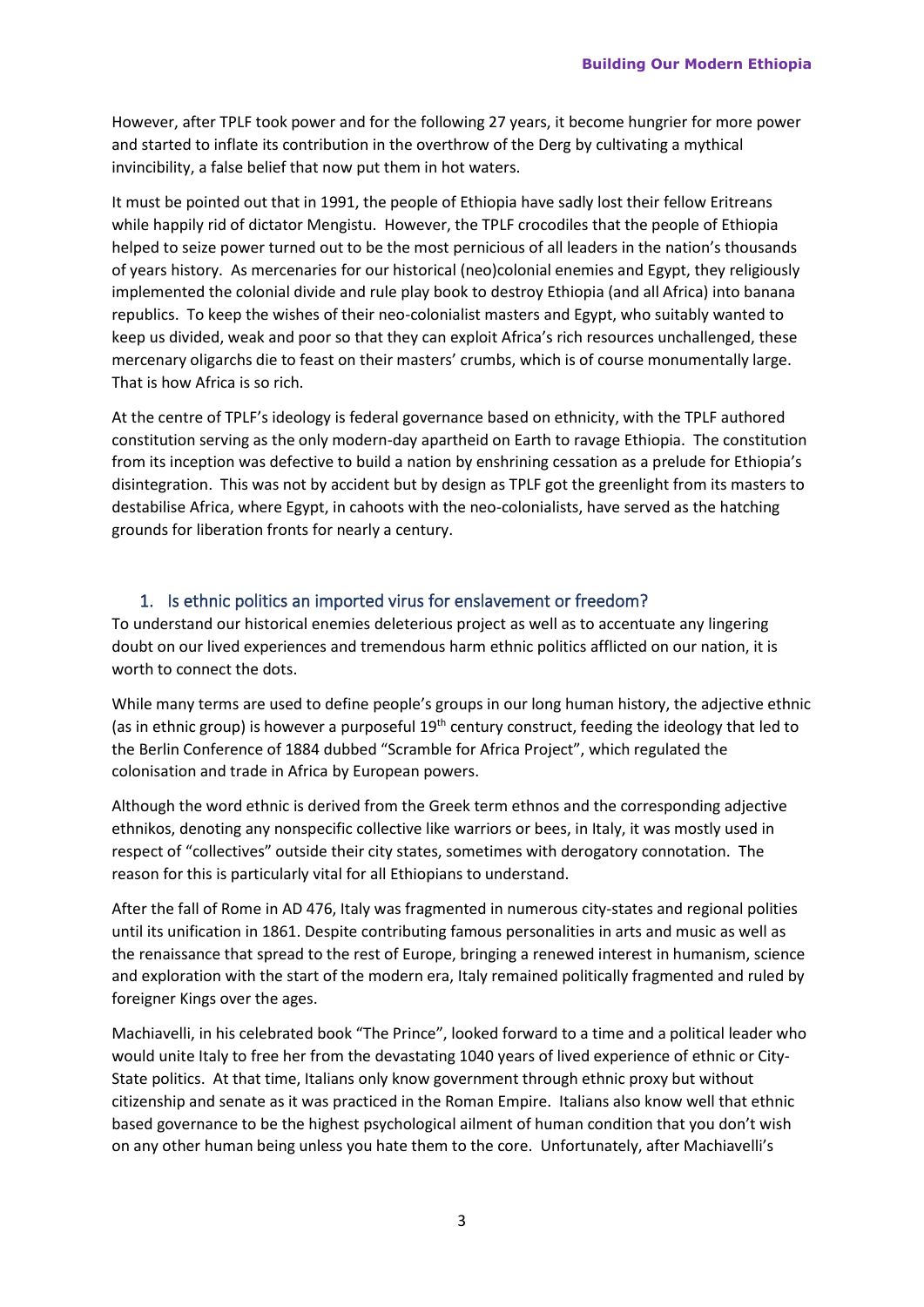time, they continued in this excruciating experience for another 350 years until its unification in 1871, a process that took 23 years of political acrobatics and bloodshed.

So, when the Italians came with the hope of conquering Ethiopia both in 1896 and 1935, they came well prepared with the two most powerful biological and psychological weapons they know well at that time – namely, Rinderpest and Ethnicity. The former devastated the cattle and agricultural industry of our ancestors. It is argued by some that the effect of rinderpest may even have forced King Menelik unable to capitalise on the victory of Adwa to free our fellow Eritreans from Italian colonial rule, a harrowing subjugation that even denied them the opportunity of education no higher than the  $4<sup>th</sup>$  grade. It is one of the blunders in our otherwise glorious history, where we miscalculated in giving up our fellow Eritreans to languish under colonialism for almost half a century. Who knows if we are doing the same in Tigray today?

Italy once more attempted to use the ethnic poison more effectively during its 1935 occupation of Ethiopia. The abandoned Eritrea was used as one of the devastating launching pads, where the battle of Michew decidedly led for Emperor Haile-Selassie to scot-free into exile, leaving our heroic fathers and mothers to the brunt of fascist Italy's wrath. While fascist Italy formulated ethnic federal states so that we could remain divided, weak, and poor, our forefathers have a different idea. Even without a King and the luxury of formal government and today's technology to organise and communicate, they fought with bravery and resolve to derail Italy's dream of East African Empire because they were united under the banner of Ethiopianism.

But, years later, ethnic politics engulfed us for what it seems a never-ending cycle of abyss because a generation of well-read but uneducated Ethiopians, the likes of Wallelign Mekonnen, sadly reengineered the Italian ethnic ideology of enslavement as an ideology of freedom. Foolishly, the student movements were expecting to hatch a dove out of a serpent's egg. It proved to be a catastrophic undertaking that has become the root of all our ills for all to see now.

Can we correct our current predicament? The signs during the current government are positive compared to the years of TPLF rule but it remains precarious and sometimes unclear. It requires participation and contribution from all of us to support the change, not necessarily as politicians but as agents of an enduring change.

The COVID-19 virus pandemic and its mutating variants is a good and timely example for the scourge of imported ethnic virus that is rampant in our country. But, before prescribing a vaccine for our ethnic virus, it is instructive to further elucidate how our identity and social fabric have been eroded in the name of ethnic federalism. Our current identity amnesia is because of a divide and rule neocolonialist playbook used by ethnic mercenaries through mistrust within family and neighbourhood. These politicians suppression the very nature of human enlightenment by arguing language based (ethnic) identity to be cardinal above all things while identity by its very nature is a continuum.

#### *a. Why Family and Neighbourhood Responsibility is being eroded?*

Now is a high and opportune time for all Ethiopians to return to the days of "Neighbourhood Responsibility" that served us so well as the basic fabric of our culture and national unity for centuries.

The greatest tragedy during the Tigrean People Liberation Front (TPLF) rule is how divided we have become, not only through ethnic lines but also by the shame and scourge of the TPLF divide and rule *"one-for-five"* draconian rule that permeates in eroding neighbourhood trust. As Ethiopians, we were solidly grounded in taking care of our neighbours' children as our own, not only in feeding them but in guiding them too. But TPLF's *"one-for-five"* animal-farm like spying game made us to be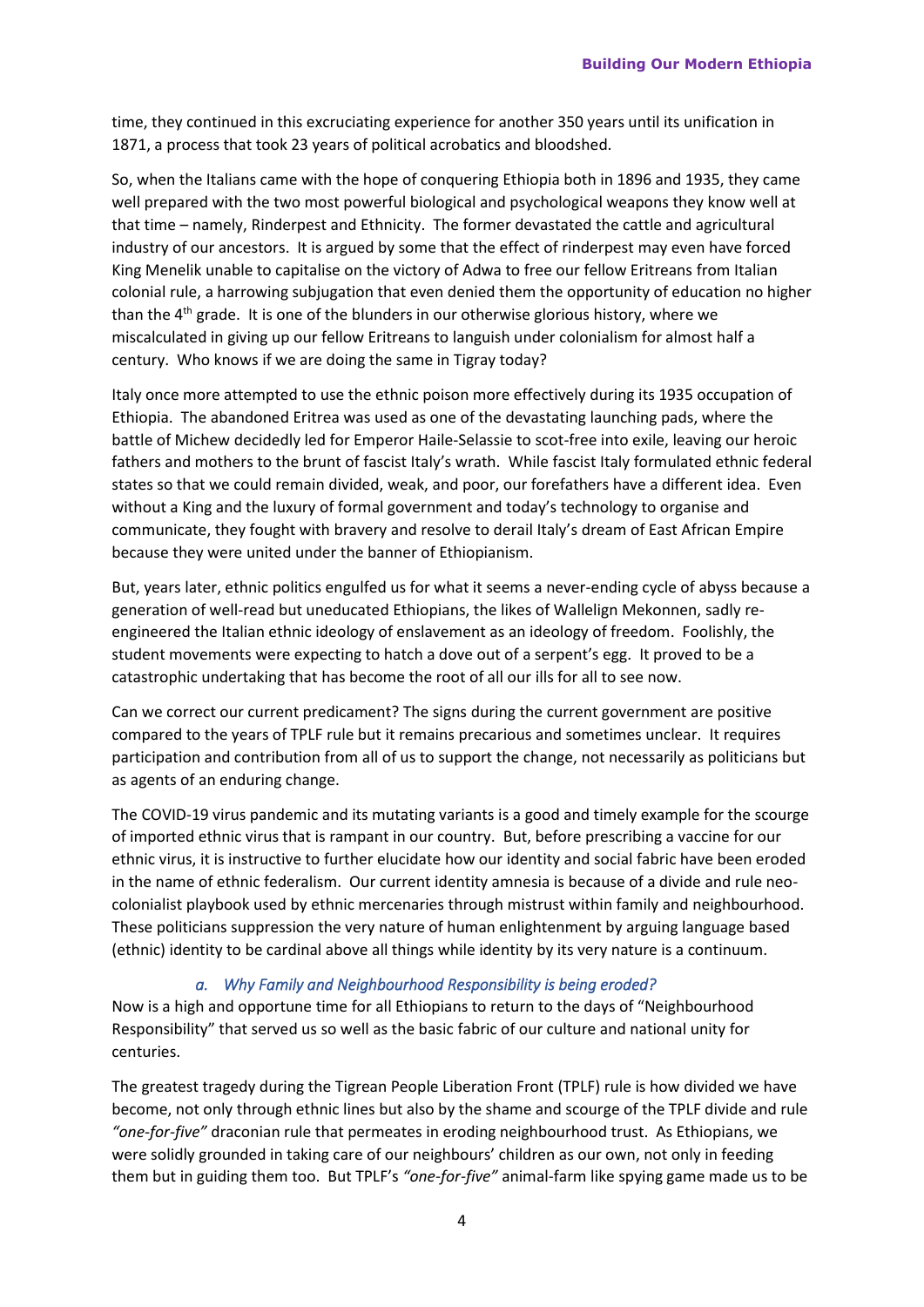suspicious of our own shadows and become filled with animosity against our neighbours. The result of this twenty-seven years of social engineering is not only the eroding of our proud Ethiopian culture but also the very essence of our humanity itself. The loss of trust means we were crippled in carrying out large scale collaboration as a community, society or as a nation. As such, we failed miserably to protect and safeguard our neighbours. If we can't protect our neighbours, we can't even protect our own families either – becoming an easy pray for potential enemies. This if fresh in our memories because every time it was rumoured or observed TPLF fighters were approaching our villages and towns, we run away instead of defending our neighbourhood collectively. No judgement here, as most of us have done the same. But this piece is about how are we going to fix it and feel secure within our community again?

Our core value of neighbourhood and national identity might have been supressed and eroded while we were held hostages by TPLF for twenty-seven years. Coupled with the last three years of chaos, this moment must be held as an opportunity to awaken neighbourhood responsibility and trust as a fabric of our national unity. Each of us need to get our acts together to build our country in unison.

A nation that was known as a starlight not only for Africa but also for all oppressed people globally has come into question for its survival in our times. This is not right. A key difference is that our forefathers took personal and neighbourhood responsibilities seriously and marched to fight for their nation as one. They fought with full of trust in themselves, their neighbours, and all their fellow Ethiopians because they know their families will be taken care of if they are not fortunate enough to return alive.

As a majority religious and God-fearing nation, it is imperative to point out that all the major religious teachings compel us to love and trust our neighbours, which is no coincidence. It must be the simplest step we need to take to correct the mistrust and build our community as it should have been because it is one of our key foundations as a nation. We need to reconcile as a family and as neighbours, and ultimately as a nation without delay, both for us and our children's future.

#### *b. Why is Ethiopian Citizenship Identity attacked by the ethnic political elites?*

In the modern world, the most important group identity is country citizenship, which is associated with legal rights and responsibilities under the constitution of the given country. From our recent lived experience, the TPLF authored constitution is known to be defective but was the right one to ensure the disintegration of Ethiopia as we know it. It led us to the current catastrophic failures and requires fundamental improvement as a priority. Rather than making ethnicity the primary core value of national identity, the constitution ought to be based on humanity first to ensure the protection and safeguard of the lives of citizens using a democratic government. The inalienable citizen's human and democratic rights together with the principles of equality, equity, fairness for individual and collective developments – including ethnic rights should be the binding principle that could bring us as united Ethiopians.

Change in the constitution alone will not make the very complicated process of nation building or nation revitalisation any simpler. However, a constitution with humanity as its core value will set a firm foundation for democracy and economic development to escape from our current and past abyss.

The ethnic virus, which was unleashed by the Italians in the 1880s and 1930s has been both under dormancy and mutation for many years. But it was the Ethiopian (socialist) Student Movement of the 1960/70 that gave it a new lease of life. These inexperienced groups tried to use ethnicity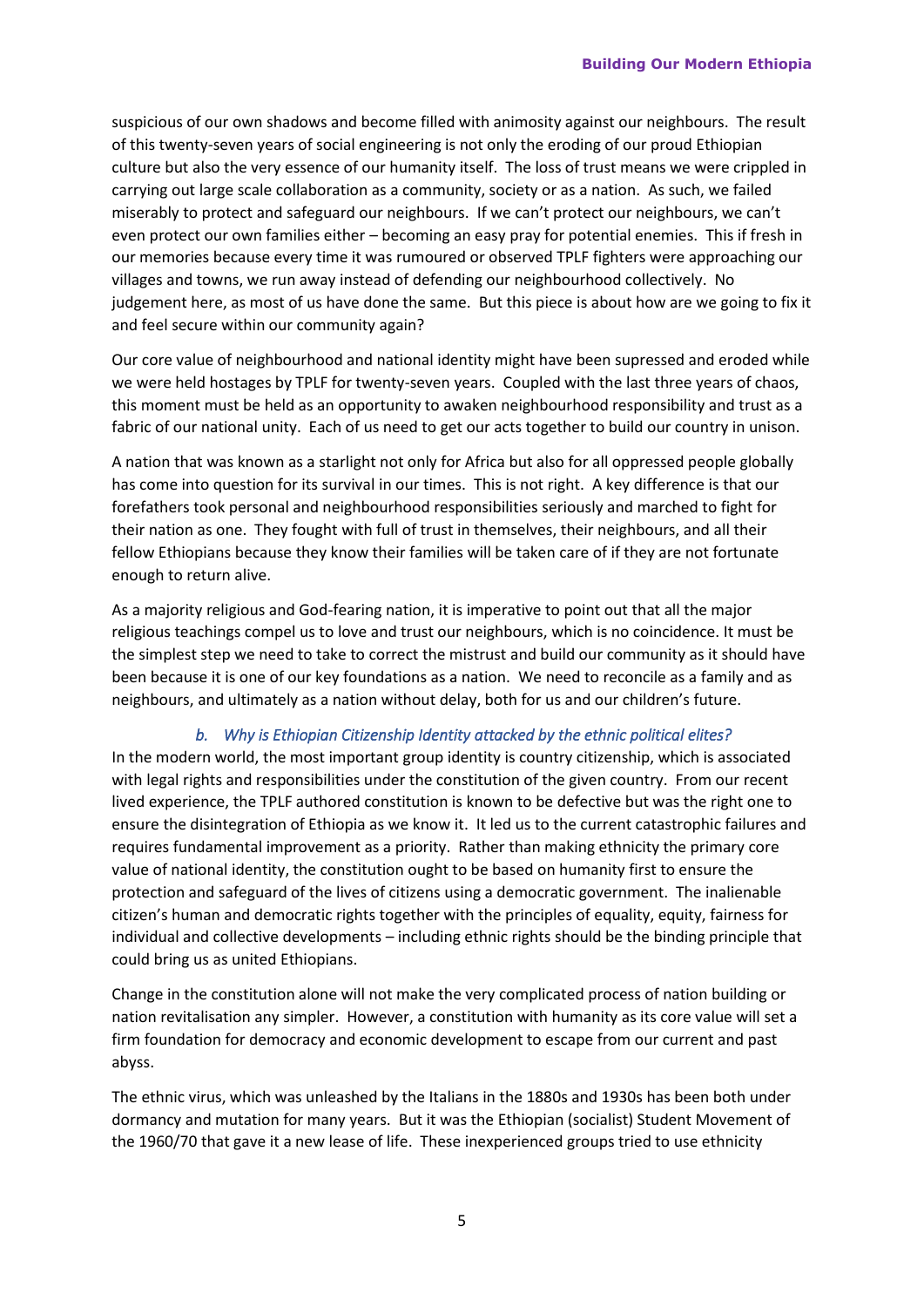irresponsibly to achieve their socialist goals. But it was hijacked by extremist mercenaries and backfired spectacularly, making most of them its first casualties.

It must be at everyone's fingertip that ethnic politics was designed by the Italians to divide and enslave us. It is true todays as it was 125 years ago. However, the fact that it was ripe to be manipulated by the then student movement and Meles's TPLF means that there is at least an underlying problem in our Ethiopia past and present, which must be corrected through education and dialogue for our collective benefits.

For starters, a shift from the current politics requires a deep understanding of people's "group identity", which is rather a continuum at different levels. For example, a normal person's "image and identity" about the "people group" s/he may attach or belong to are not innate but learned from experiences after birth and continues to change. Each group or society has its own group identity. In addition, a person's network has many levels within his own group and outside – from family, relatives, geographic location, religion, sexual orientation, language to race. Which identity becomes the most important to an individual is usually determined by circumstances.

For example, a person born in my favourite town Dembi Dolo is likely to think religious affiliations such as being Protestant or Orthodox Christianity or Muslim to be important characters although the town is also known for its goldsmith and tej. Then, when staying at Agaro, which is the trading centre of coffee, the person is also likely to think cash crop farmers, particularly coffee producers, to be important characters than other farmers. When staying at Jimma, the person is likely to think Oromos (ethnicity) to be an important character than other minority ethnic groups who settled there for various reasons. When staying in the modern city of Adamma, the identity of those from the countryside is likely to be an important character. When staying at the nation's capital Addis Ababa, the identity of people from similar profession, religious group or even a common interest like tennis may compete as important characters. However, Addis Ababa, as the melting pot of Ethiopia and Africa, citizenry is likely to be a more common important character than any other multitudes of ethnic groups or other identities. When staying in London, United Kingdom, the identity of (diaspora) Ethiopians is likely to be an important character among most (non-Ethiopian diaspora) residents and tourists as well as native British people. When staying in Cambridge, United Kingdom, the identity of people of African origin could be important characters, however rare. If the person is young, anyone with a common interest is likely to be a more important character as Cambridge is dominated by international students, mainly from China and India. These samples of identity levels indicate the framework of "an articulated hierarchy of relational alterities" in identity analysis.

The reason why the person from Dembi Dolo recognised citizenry and common interest at different levels than the current average Ethiopian is due to the continuum nature of the person's identity developed over the years due to education and exposure. Of course, both the exposure and education require significant intelligence to truly realise the distinction between ethnic compartmentalisation and national identity. As smart the person from Dembi Dolo is, his/her ability to see even beyond our planet into our galaxy, where our planet appears as a speck of dust in our Milky Way is most likely. For such a person, the most that is likely to resonate are Earth and Humanity. From such a helicopter view, s/he must be counting the blessing or the good fortune that this fragile blue marble planet endowed on us by supporting life to exist. This must compel one to strive to live in harmony and prosperity.

If the person accepts humanity first, the humanity identity continuum could be followed by many routes – for example, African, Ethiopian, wo/man, Oromo, Christian and other identity continuums – including profession, sexuality etc. Similarly, it could be followed by wo/men, black/white/yellow,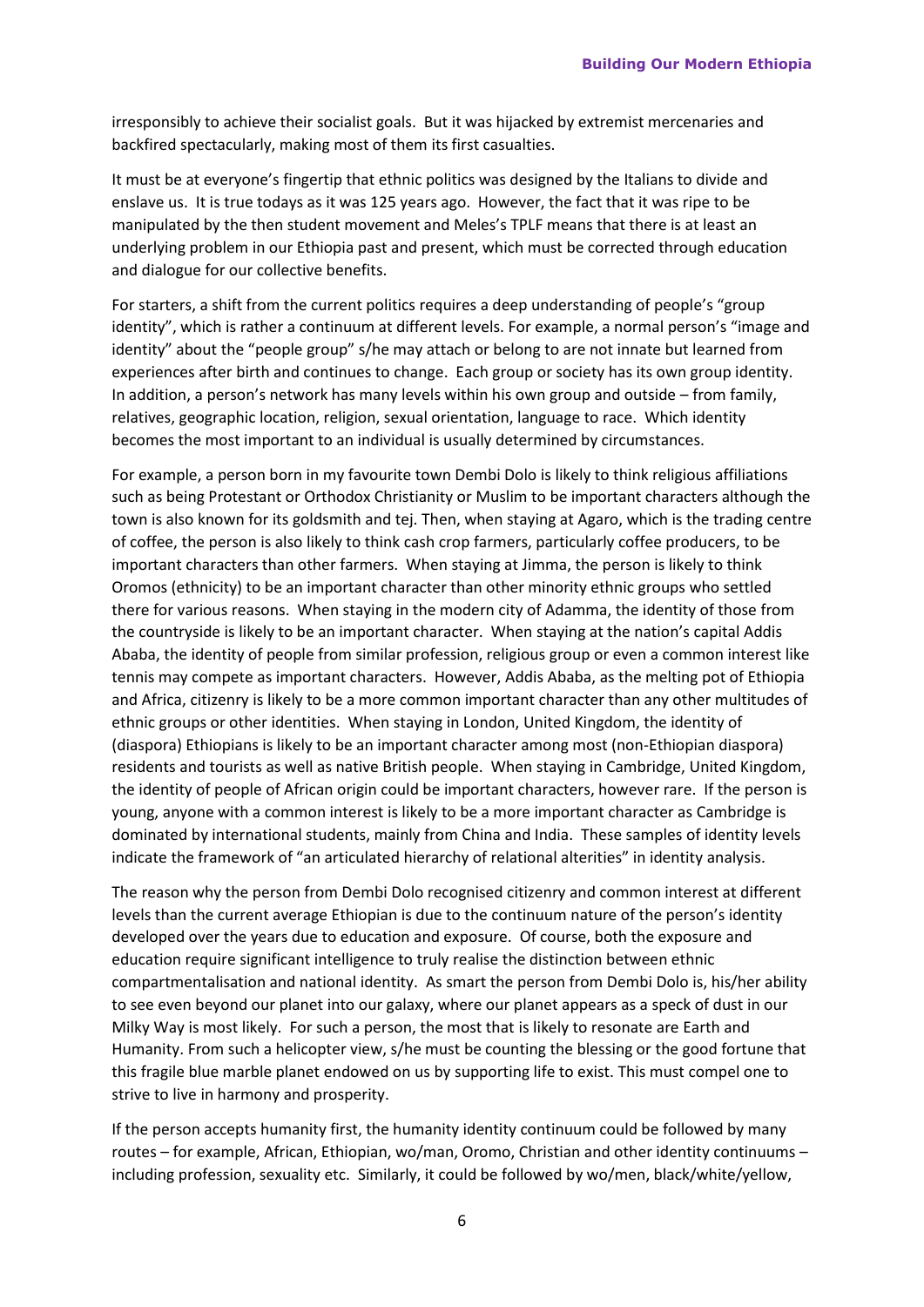socialist/capitalist/libertarian/tribalist etc. The identity typology could be many. As is the case in the modern world, for the person from Dembi Dolo too, being Ethiopian is likely to be the prime identity to exhibit despite the likelihood being labelled by New Yorkers and Jimmians as African and Oromo, respectively. Nothing could be taken away from the person's identity continuum. S/he remains Ethiopian first without rejecting being African (more global group) and Oromo (localised group) at the same time. Acceptance of multiple identity is a sign of human exploration. For the person from Dembi Dolo, s/he remains the most enlightened until all follow, as they will. Those ethnic political elites, who would like to see us in a compartmentalised identity cell as a make-orbreak option of all identities, have one primordial objective as demonstrated by TPLF and OLA. They would like to hold us hostages, literally taking away our human spirit of exploration so that we will remain in their ethnic ideological cocoon.

Therefore, the children of Ethiopia at all ages may need to be thought identity as a continuum - a universal character of humanity. There is no singularity because group identity is a continuum and therefore individuals and groups must be both proud and adaptable how they identify themselves. But citizenship is what we share as one people in our diversity –our limitless and cardinal projection to the world beyond our shores and borders. The citizenship education must inculcate Ethiopia's unity and beauty in its diversity.

Rather than attacking our Ethiopian identity in favour of what is to be an internally one identity typology such as ethnicity, more steps could be taken to strengthen cohesion in our unity. For example, instead of the regional language of school instruction alone that is practised today, the introduction of a legislation to teach school children additional two more compulsory languages each from Ethiopia (any chosen) and two foreign languages (five in total) could bring us closer. It may catalyse national cohesion, effective commerce, and knowledge/culture hybridisation. Introducing students to 3-4 foreign languages in addition to their mother tongue is common in the economically developed countries. While these countries do so to keep their global business competitiveness, Ethiopians need it for their collective survival. The ability to enjoy the many varieties of music, literature, and folklores in our land that expresses both our happiness and sorrows will only bind us together with while developing mutual respect. Language helps us to understand our diversity in Unity while strengthening Ethiopia's unity in diversity. Segregating communities based on the language they speak alone is purely a  $21<sup>st</sup>$  century apartheid.

#### 2. Are begging and handouts imported hidden enemies or our own makings?

More than ever, Ethiopians are now very clear about why our inability to feed ourselves is partly by design but mostly our own fault. Our fault is clear to see because, as a nation, we don't "*work hard strategically"* with *"long term and sustained large-scale collaboration"*. The key idea "long term and sustained large scale collaboration" is important because it is what distinguishes humanity from the rest of the animal kingdom.

Indeed, Ethiopians are well known in eating collectively and fighting together against a common enemy. But the former is not large scale and the later cannot be sustained for long term. While we have the ingredients of both qualities, we have not yet formulated them usefully to propel us to development and economic prosperity. For more than a quarter of a century now, I have been asking myself and my friends that why a nation that produced a bunch of globally competent people is nowhere to be seen in the global economic ranking. The answer was not that simple but suffice to say we need sustained large-scale collaboration, clear intentions, clear strategy, and the ability to focus on desired outcomes. If we can't collaborate with clear intentions and goals, we remain small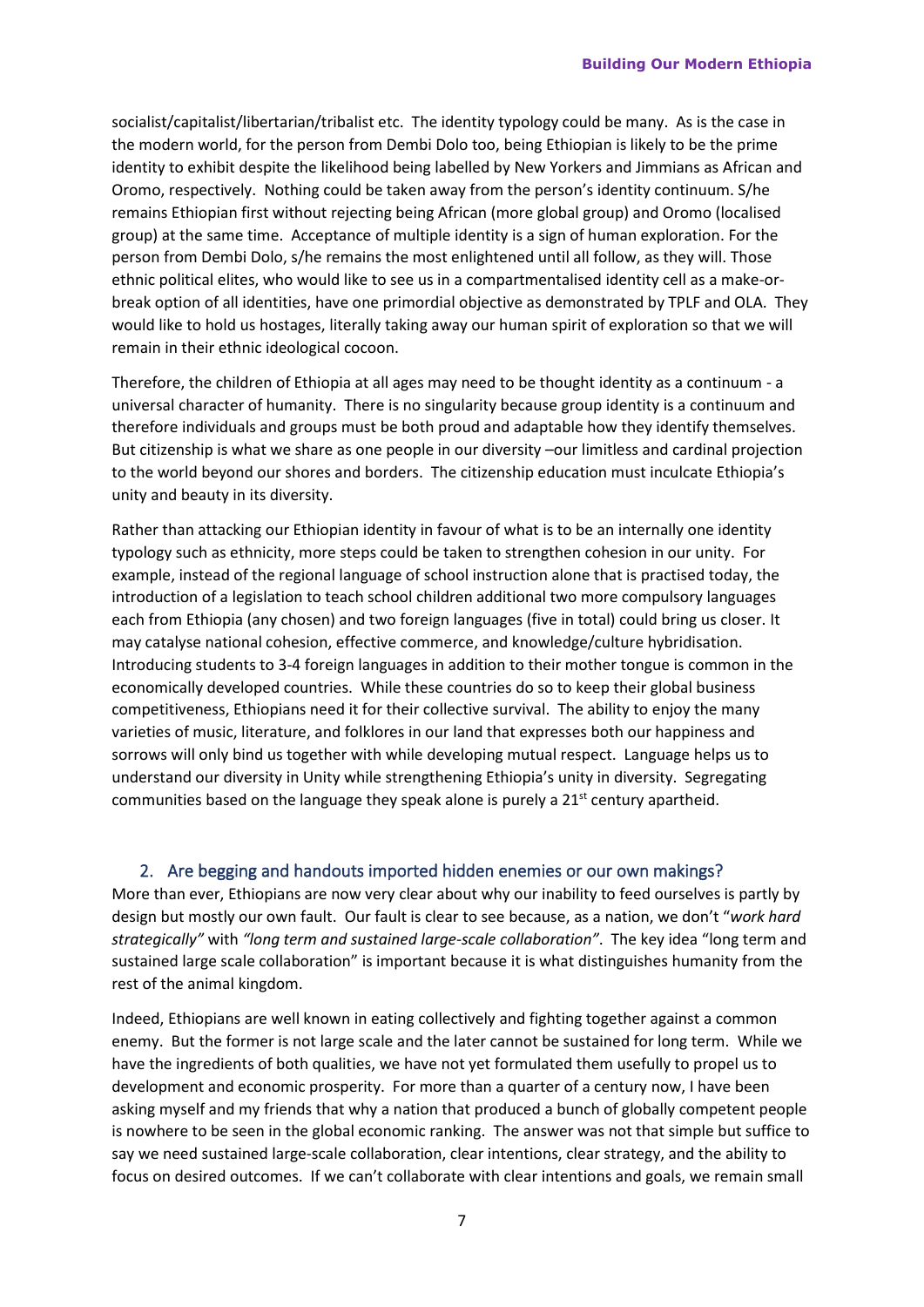no matter what we are individually successful, even surpassing our expectations. Of course, the recent rise and large-scale collaboration against TPLF with international dimensions have shown our ability to collaborate. It may pave the best opportunity to build on the momentum because we have taken personal responsibility to say #NoMore.

On the other hand, the reason why Africa and particularly Ethiopia is still begging is partly by design. To understand this pernicious act, look no further than the continents of the (North/South) Americas and Australia. Not long ago, these continents used to have their own indigenous people – namely, Native Americans and Aboriginals. However, they are now practically wiped out from their land between the  $16<sup>th</sup>$  and  $19<sup>th</sup>$  centuries for nothing but their resources.

In the 1490s, the total population of the Americas before Columbus's arrival is estimated to be 60 million. To appreciate the scale of genocide, take note of what the number would be if population projection of 500 years is considered. Sadly, there are only a million indigenous people scattered around 326 reservations across the US. The reservations are based on a peace treaty with the European invaders, often signed under duress or fraud, to confiscate their native lands. In some cases, the surviving natives are also forcibly relocated to other reservations with no historical ties.

The fate of Africans could have been the same following the Berlin 1884 conference that was designed for the Scramble of Africa. But it was Ethiopia, led by King Menelik, who dealt the strategy a devastating blow by defeating the invading Italian army at Adwa in 1896. Of course, the defeat of the Italians didn't save Africa from the intended scramble or colonisation by the other European powers. Even Italy didn't stop from colonising other parts of Africa, including their return for a second time after nearly 40 years of preparation to colonise Ethiopia. Fortunately for us, the outcome was the same.

It's therefore high time to properly understand the victory of Adwa as a globally monumental African history that brought an "unforgettable and unforgivable" stain of shame for (neo)colonialists while it brought the audacity of hope for Africans. In fact, Adwa certainly provided hope not only for black Africans but also for all colonised people in Arabia and Asia too. Adwa demonstrated without a shadow of doubt that the supremacist colonial European powers are in fact beatable provided there is courage, unity, and competent leadership. Adwa also may have ensured the fate of the black race to continue as a majority in our continent, avoiding the fate of the Americas and the Australian indigenous people.

For those, where Adwa remains the emblem of shame, particularly for small but influential advocates of white supremacy, the two names "Ethiopia and King Menelik" have been marked for humiliation and destruction by creating all sorts of stories to denigrate and eliminate them from history books. Also, the basic axiom remained the same to this day– keep Africa divided, weak and poor so that its rich resources can be exploited unopposed and cheap. On this very fact, we are made to believe that this is a very tired and repeated narrative. However, it is real and a consistent play book for centuries. Worse still, most Africans talk about it but appear to be resigned to do anything to alleviate our abyss. We have to say #NoMore because it will only get more pernicious. The emergence of China competing for resources all over the globe is sending alarm bells to the neocolonial powers and their institutions because it is turning the widely held axiom of exploiting Africa unopposed on its head.

Now, all are competing for our resources, and it is up to Africans whether we gain or lose in this opportune competition. As the old saying goes "united we stand, divided we fall", and let's be united in a smart strategic way. This is not a choice between economic prosperity and the return of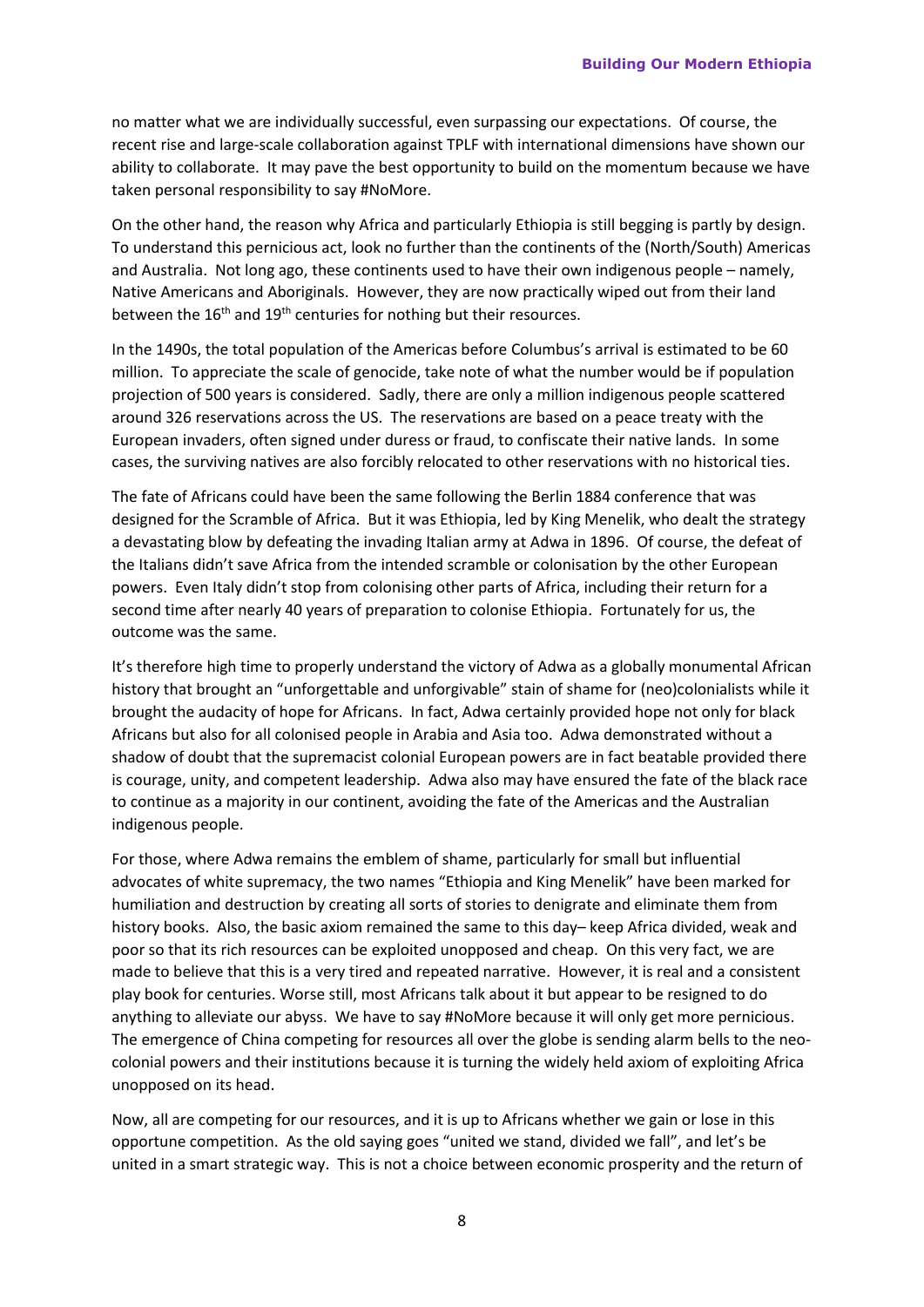slavery or colonisation. Africans must know that even in the  $21<sup>st</sup>$  century, there is no guarantee that we may not face the fate of the Americas and the Australian indigenous people. If not total extermination, a designed population diminishment – for example, through contraception, AIDS, and brain drain as a mechanism of weakening and controlling African resources is already actively pursued. It may be an impossible fight because we are poor. But being poor itself is a designed artificial curtain that is blinding us, which we must break free.

### Remedies for our acute social ills

Section I explored how two very well thought but pernicious acts are keeping Ethiopia divided, weak and poor. The first one is ethnic politics, an imported virus that has reached pandemic level to threaten the unity and territorial integrity of the nation by eroding our very social fabric of family and neighbourhood through the "one-for-five" mistrust. The second one is the hidden enemy in the form of "begging and handouts", a global system stacking up against us and we seem to be addicted to it. In both, there is one common reality that made us vulnerable for any predator – responsibility, both personal and neighbourhood. We lost our values; we lost our pride and hence we lost our way.

Particularly, we need to sharpen up to distinguish who will be the real beneficiary in all our abyss when we are divided, weak and poor. For example, the idea of an Amhara ethnic group demonised by TPLF and other liberation fronts as the single source of our national ills is without merits. Since Ethiopians never had the opportunity to choose their leaders democratically, the country has been under dictatorship for centuries – be it through absolute monarchy, Derg or EPRDF. Indeed, the composition of these leaders is multi-ethnic. Even looking at our recent history, both Menelik, Iyasu, Zewditu, Haile-Selassie and Mengistu are multi-ethnic, which never mattered to qualify as an Ethiopian, and yet all of them ruled using the Amharic language as a national language. These dictators have exploited and benefitted from the Ethiopian people, living luxuriously as dictators and their cronies do. However, the *bernos* wearing Amharas of Ankober or Debark or Woldiya or anywhere else were living in destitution, in most cases worse than those in other regions. Notwithstanding, TPLF and other ethnic mercenaries drum up a laughable narrative by portraying Amhara as an expansionist and exploiting group of Ethiopia. Indeed, elite politicians, who speak Amharic or have Amhara lineage, were in power and exploited Ethiopia. This is of course repeated during the time of TPLF 27-year rule. While the TPLF oligarchs exploited and looted Ethiopia with impunity, Tigreans in Gijet or Adigudem or Atsi Endaselassie or Adigrat or anywhere els, like their Amhara brothers and sisters, were living in destitution. In fact, 43% of Tigreans have been living on international aid while the TPLF oligarchs looted billions and rule Ethiopia with an iron fist. This only highlights the elites use ethnicity for their own enrichment while the people suffer the same subjugation as any of their Ethiopian brothers and sisters.

Therefore, there are three primary tasks ahead of us to rebuild our country to its full potential. The first is the annihilation of TPLF oligarchs and their ethnic ideology thereby freeing our fellow Tigreans, who have been held hostages by TPLF for 45 years. This must be done with compassion as being hostages for such a long time may drive people to be under Stockholm Syndrome. TPLF is however a terminal cancer both for Ethiopia and Africa and the only solution for those oligarchs is a combination of military and legal solutions. Either they must surrender and face the full power of the law or must face the full power of our defence forces and be annihilated. This is notwithstanding with PM Dr Abiy Ahmed Ali's gesture in pardoning Sebhat Nega and co, which appears a miscalculation and opportunism to placate other forces – both internal and external.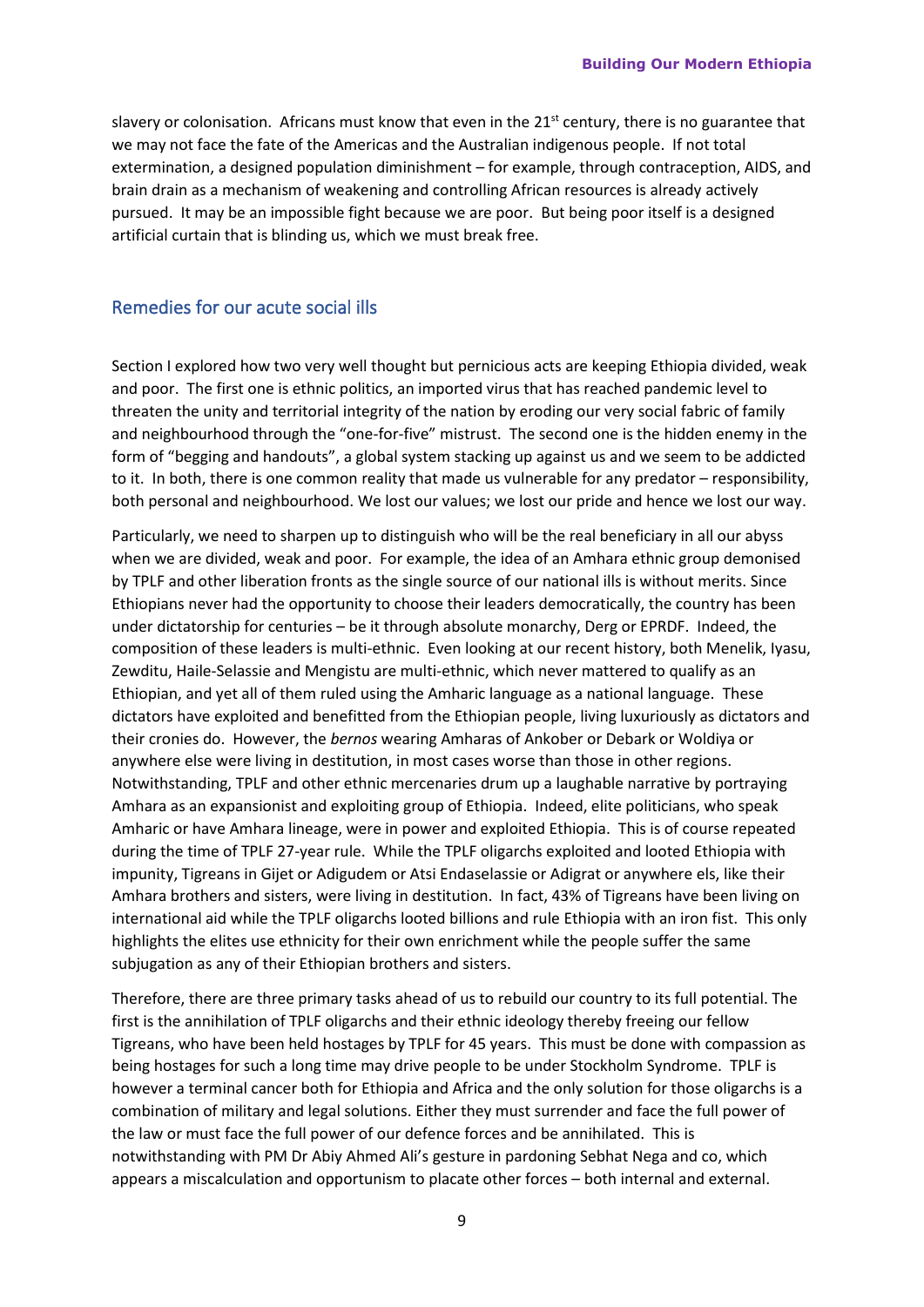The second is freeing the people of Ethiopia from the TPLF authored apartheid constitution, which must be done without delay. The ethnic virus engineered by the Italian colonisers and enshrined on our constitution by their mercenaries must be fundamentally improved. It is worth noting that even if we annihilate TPLF, its ideology will continue to roam our Palaces, Parliament, the Judiciary as well as Government Institutions. Ethiopia must be for all Ethiopians and the primary responsibilities of any government must be to protect and safeguard its citizens across the nation.

The third and concurrent task that we need to tackle in unison is the building of our society based on the principle of humanity first with equality, equity, development, Ethiopianism and Democracy. An Ethiopianism with Pan-Africanism values to trade and thrive within Africa with a relatively level playing field is the most realistic way out from poverty. There is no shortage of trained African manpower. Similarly, African governments have no credible policy to create conducive environments to harness African's talent with advanced technological skills. This must be done without delay through private and government initiative as we will address in the second section of this article. A system built in humanity, equity, equality, development, Ethiopianism/Pan-Africanism and Democracy will invigorate our standing globally. Begging and living on handouts while we have plentiful natural resources is the hidden enemy not talked about in this way – as an enemy and not instruments of our enemies. To undo it, we require ingenuity. If we want to be free, we must first refuse those who offer to feed us, otherwise we remain under their control.

# Part II: Practical Opportunities in Building our Modern Ethiopia

As I write, the consequences of the conflict in Northern Ethiopia, particularly the damage and the inexplicably inhumane act that the TPLF inflicted on our people and their infrastructures in Amhara and Afar regions, is coming to light.

Although the government claims that TPLF has lost the war and decimated their military capability, the counter claim from TPLF is portrayed as a tactical withdrawal. As the first casualty in war is the truth itself, claims from both sides must be taken with a pinch of salt. But, based on what we are observing as evidence, the terrorist TPL oligarchs have achieved their evil objectives of degrading the Amhara and Afar people by destroying and looting their infrastructure. The effect will take years to realise, and the PM's victory lap is immature at best and very dangerous at its worst. Particularly, the government's decision not to pursue to its grave what Abiy characterised as a "Defeated TPLF Army", is once again, a great blunder. This is a worse blunder than what King Menelik failed to capitalise on the victory of Adwa to free our fellow Eritreans and drive out the Italians beyond the Red Sea. Ordering the Ethiopian Defence Forces to stay put out of Tigray is no different nursing a wounded viper to recuperate and allowing it to go to its old ways but stronger. The nature of TPLF is that it has no people's mandate except waging war in their name and holding them hostages to it. It is our responsibility, first, to free our fellow Tigreans from 45 years of being held hostages while also freeing our (Tigray) Ethiopian land from terrorist occupation. In Tigray and Eritrea lies the blood and bones of million heroic Ethiopians, who marched from West to East and South to North, and sacrificed their lives for Ethiopian unity, in fact far beyond the Red Sea. These lands are ours and we need to develop and use them to make our people and country prosperous. We need to ascertain peace, stability, and the respect for individual and collective rights of our citizens if we are to build our beloved nation – but better.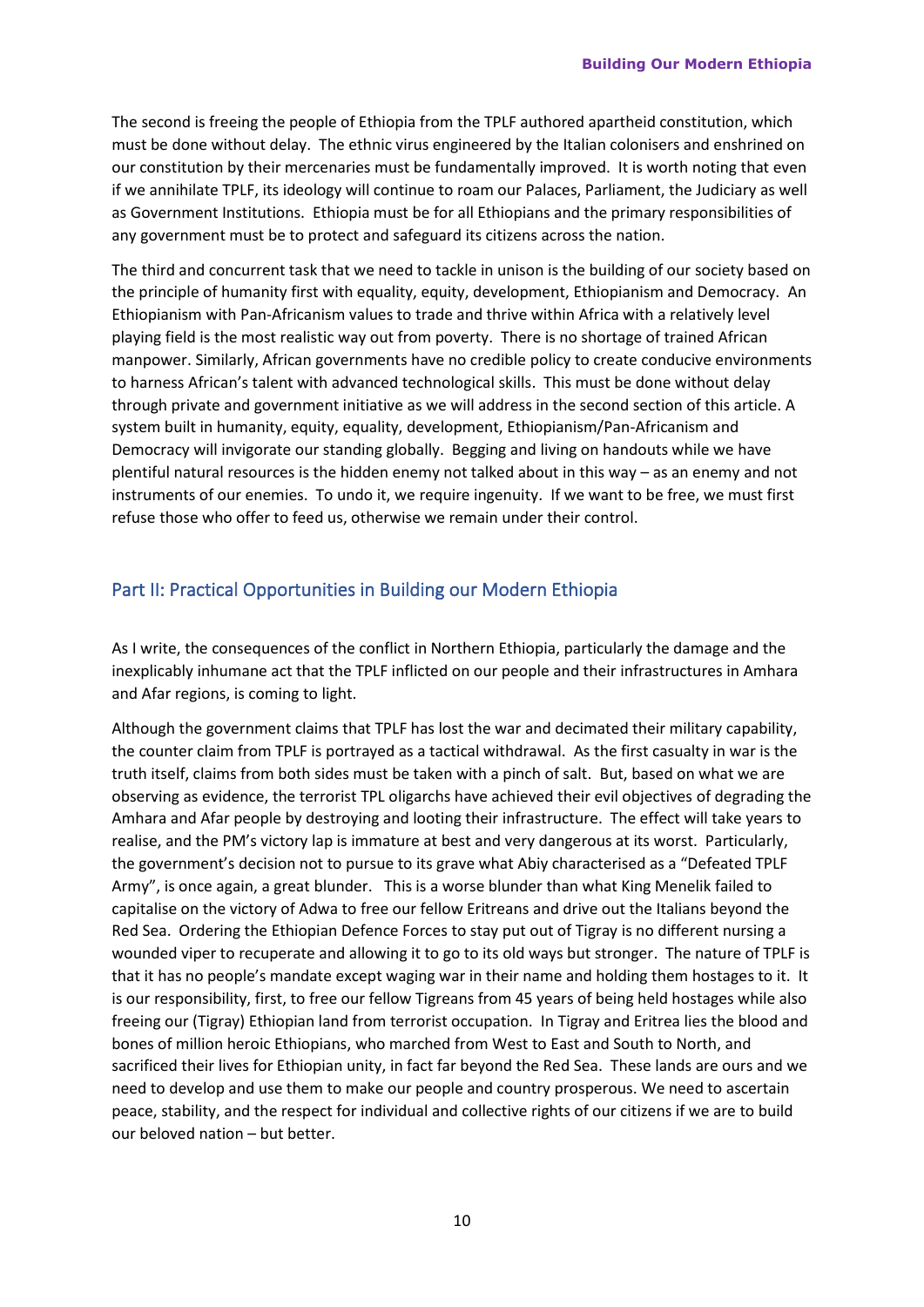This section will delve into building our modern Ethiopia defensively, financially, educationally, and ultimately technologically so that our people can call it collectively and equally their sweat home. However, how can we wage war to keep the peace and concurrently build back better our modern Ethiopia to prosperity? Do we have the necessary building blocks? Do we have both the human and cultural capital necessary to bring Ethiopia to peace and prosperity?

We postulate Ethiopia is an artificially divided but inherently united country that showed its resilience and bravery again and again over millennia. However, its very identity and unity has been dragged into question in recent years and the current opportunity should be used to spark our DIVERSITY through our NATIONAL UNITY and IDENTITY.

This requires us to break the economic poverty trap. However, in recent years, we have carried the poverty of humanity, poverty of equality, poverty of equity, poverty of development, poverty of Ethiopianism, and poverty of democracy – and I must add, poverty of integrity, poverty of working hard sustainably, and poverty of working with sustainably large-scale collaboration. If we are poor in almost every aspect of social, political, and economic metrics, do we have any hope of raising up from the ashes? Of course, as economic poverty has much more to do with our identity amnesia and ingenuity.

#### 3. Breaking the Poverty Trap

To break the cycle of begging and handout, Ethiopians, both at home and in the diaspora, must all rise for individual and national wealth creation. Ethiopia and the rest of Africa are naturally rich but not wealthy yet. What makes us or any other nation (very) poor is primarily the availability (more appropriately lack) of:

a) finance (in foreign currency) or strong financial institutions of global significance,

b) technologically trained human resources to create quality products that can improve the quality of our people and our competition in international trade,

c) strong democratic and stable institutions of governance to raise confidence for investment, and

d) a government that creates conducive investment legislations that are long term, adaptable and stable.

The message here is very simple. We can't find our way out through begging. Instead, we ought to make them happen by ourselves by taking big & bold initiatives. This must be methodical and persistent, with patience of purpose in achieving our milestones step by step.

Various initiatives are being taken or proposed by the Government of Ethiopia and opposition politicians. These must be strengthened through private sector participation. The government should also legislate and promote conducive business environments by allowing the private sector to thrive and contribute, not only by growing the economy and paying taxes but also by encouraging incentivised philanthropy. Such activities will create cohesion within our society, particularly by cultivating the young into a productive and innovative work force. Here are some ideas that may not only eradicate begging and handouts from Ethiopia but also propel us to economic prosperity.

#### *c. EDRIA – Ethiopian Defence Research & Industrialisation Agency*

Almost all the developed nations have a very strong base and culture in defence innovation and technology development. They also have reverence for their military. Ethiopia should build its defence innovation capacity bottom up. First, the national school curriculum must educate young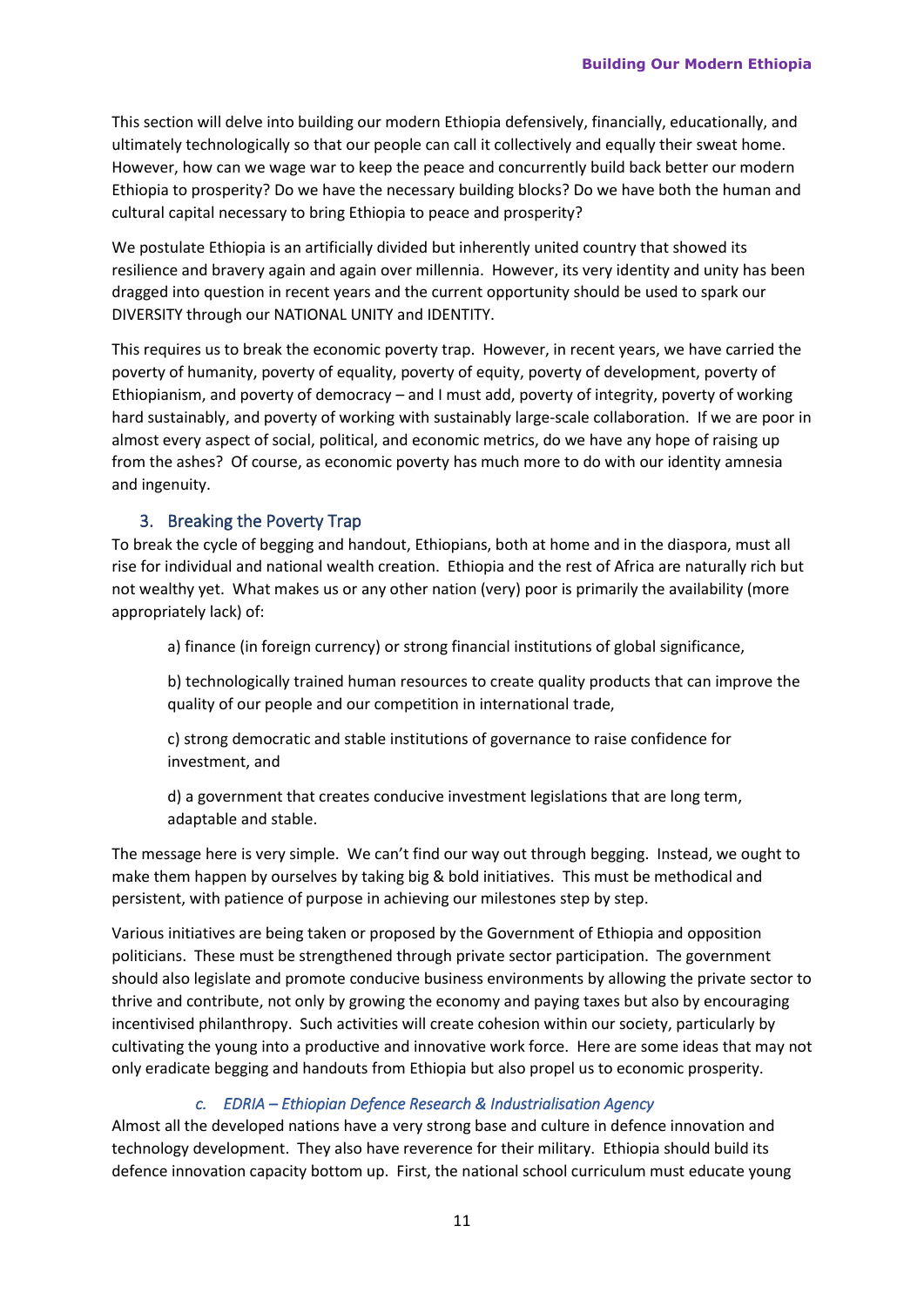people about the defence establishment as an institution that protects and safeguards the nation as stipulated in the constitution – but free from politics. The initiative taken by the PM has set an exemplary act to follow. Although this is only for the Ethiopian National Defence Forces (ENDF) to make the military, which was once designed to be loyal only to the Ethiopian People Revolutionary Democratic Front (EPRDF), to be loyal to the mother land instead. This is a monumental undertaking particularly in times of unrest. The results are yet to be seen in the long term. Notwithstanding, the initiative not only be supported with no party or political affiliation it should also be improved, and the concept outsourced to schools, colleges, and universities. In doing so, young people will learn the meaning and practicality of personal responsibility, including their right and obligation in Nation-Building and Nation-Defending. Israel stands tall on this subject, and they came out better for it.

The current situation in our country also lay bare that a National Military Service Programme (NMSP) is desirable for two reasons. First, we have historical enemies, and we need to be ready to defend our freedom. Second, we are a poor country, and we may not afford a large regular military contingent although it is necessary when we are faced with conflicts like the current one. Therefore, a trained reservist model could be the best way forward while keeping a relatively nimble and wellequipped regular army. In this article, what EDRIA and NMSP could do for the nation's culture and economy as well as to the personal development of the service personnel themselves is the point of interest.

The NMSP could range for at least 24-30 months or as the legislation for its establishment see it fit. The draftees could be selected on different levels of military medical profiles to serve at different responsibilities – from military intelligence, combat engineers, armoured corps to military police while also scouting military leaders as well as physicians, research scientists and engineers to develop defence technologies. This large pool will serve as one of the stages for scouting and populating the right type (bright and disciplined) staff for EDRIA. The benefits of innovations from defence-based R&D for horizontally integrated national industrialisation for economic prosperity will also be unparalleled if experience is to be believed.

The expectation for NMSP draftees is that they will come out with great citizenship values, teamwork, organisational skills, leadership qualities and various personal skills. These are all necessary recipes to build a vibrant economy nationally. Similarly, the nation will benefit to keep a healthy reservist cohort for 20-25 years. In general, after a year of intense military training, service personnel could be deployed either in the military or other industries to improve the nation's productivity. Service personnel must also be paid at least a minimum wage during their service and must be enrolled in a transferable National Pension Scheme to show the NMSP is a financially beneficial undertaking too. It must have all the attributes of the most honourable act young persons can do for their nation.

To that end, the government, together with business and civic organisations must promote the importance of serving the nation, which we all share equally. During their service period, young people will have the best opportunity to sample their future careers too due to the skills they will be acquiring and the practical exposure they may get in the process. For those who will join either the work force, chose to set up business of their own or go to university to further their studies, it is likely to create citizens who take personal responsibility both for themselves and their country. As some nations show, such a service can be the most effective way of inculcating national unity and pride, if it is organised well. It will also have the greatest benefit of a cost-effective regular defence force when supplemented with large service personnel. Thankfully, in doing so, we may not need to recruit again whilst at war. We the people should help the government in making this a reality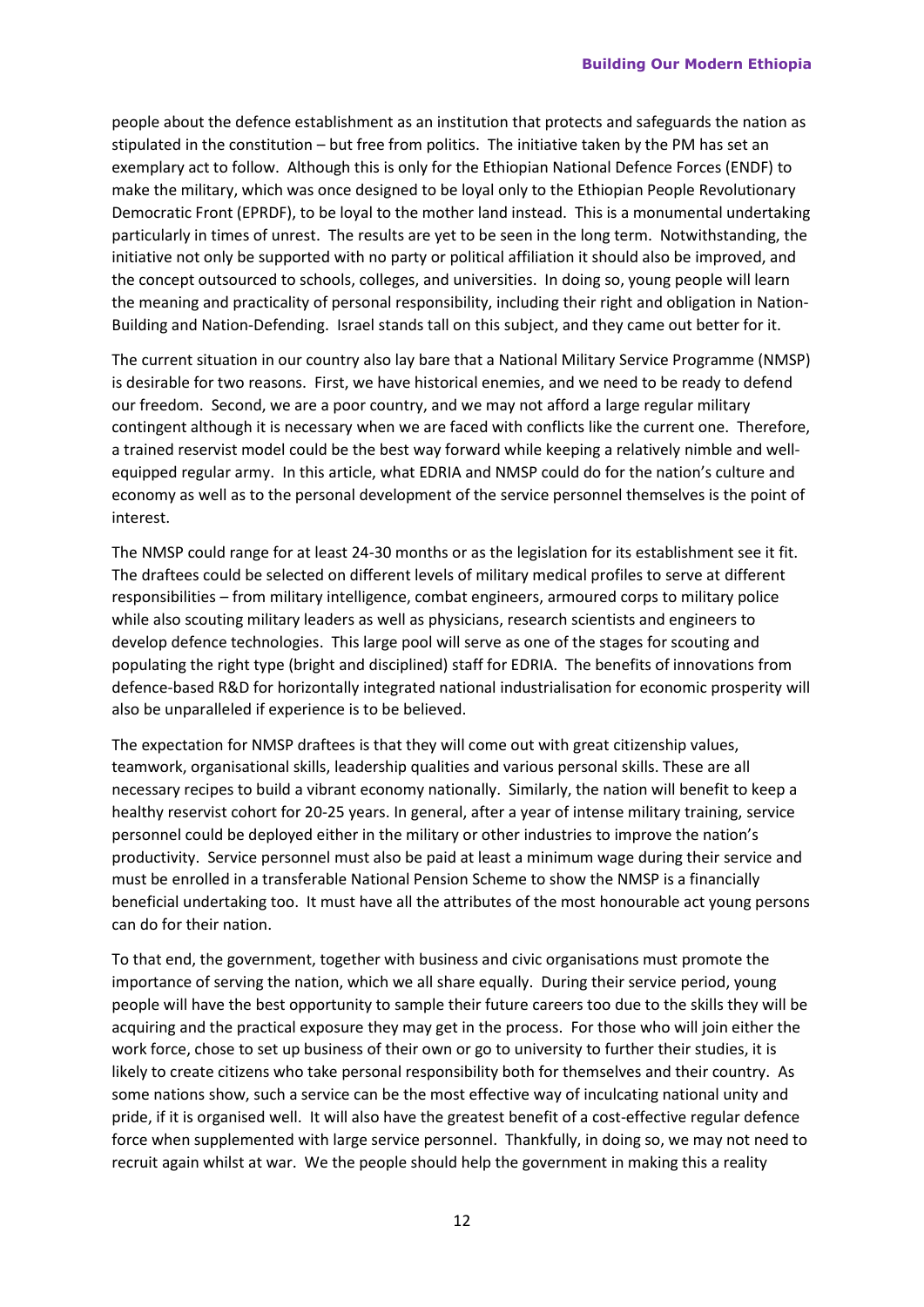through a sustained large-scale collaboration and strong economy, which is free from corruption. Let's stop begging, denounce corruption and be self-reliant, each of us taking personal responsibility.

# *d. GEDIB : Global Ethiopian Diaspora Investment Bank*

Ethiopia suffers from forex crunch. Both the IMF and the World Bank are the financial instruments of neo-colonialists. For developing countries, the availability of finance from these institutions is conditional to their detriment. In some cases, these institutions demand surrender of national sovereignty by choking local policy making thereby pushing national interest as redundant.

The other main streams of finance are through bilateral funding, the bond market, direct bank loans and through foreign direct investment (FDI). Both incur huge incentives or high interest rates. All these funds leave Ethiopia but after making handsome profits, in some cases pushing it to bankruptcy.

However, Ethiopia has a large diaspora contingent all over the globe. Currently, the diaspora is the largest annual foreign exchange contributor to the nation through remittance albeit the majority illegally. The remittance from the Ethiopian diaspora is estimated to be USD \$8.2B in 2019. Illegal remittance is hurting Ethiopia although it appears to benefit the recipients on paper. Recently, PM Dr Abiy Ahmed Ali pleaded for the children of Ethiopia in the diaspora to stop this illegal practice.

Unfortunately, while remittance could alleviate the living conditions of the recipient and could prop up the forex reserve of the nation if done legally, it however doesn't make any business sense because it is another form of a handout. The reason it doesn't make business sense for the sender, of course, depends on its utilisation. If the money is used to make more money by using it to support a business run by the recipients, it is worth every penny. However, in most cases, the amount remitted per person is small and the recipients use the money to supplement their monthly expenses.

A much more useful endeavour which was started by the Ethiopian Diaspora Alliance in United Kingdom in collaboration with the Ethiopian Embassy in London is the Global Ethiopian Diaspora Investment Bank (GEDIB). The idea here is the launching of GEDIB as a global bank, currently registered in UK and Switzerland, as a Direct Diaspora Investment (DDI). This is a diaspora business venture but through large scale collaboration. The main objectives are twofold.

First, it is intended to alleviate the increasing dangerous forex crunch in Ethiopia by directly investing in different businesses at home. As such, GEDIB will be a foreign bank operating and investing in Ethiopia with the Ethiopian Diaspora as its shareholders. Second, GEDIB aims to create wealth for the diaspora at home, meaning creating jobs and business infrastructures. GEDIB shareholders will be encouraged to reinvest their dividends to increase GEDIB's capital although shareholders will be free in their choice.

Currently, GEDIB shares are for USD\$10 per share with minimum share buying set at 500, which generates USD \$5000 (+6% admin fee) per person. Globally and conservatively, we expect half a million Ethiopian Diasporas to buy the minimum share, which is expected to generate USD \$2.5B in the first instance. While this is a conservative estimate, some potential shareholders are expected to buy shares amounting USD \$20000 - \$100000, and the expected initial paid up capital could reach USD \$4B.

As shareholders, diaspora Ethiopians could also be incentivised to use GEDIB as a legal remittance route, slashing the transfer cost as well as collecting points on their investment. Currently, the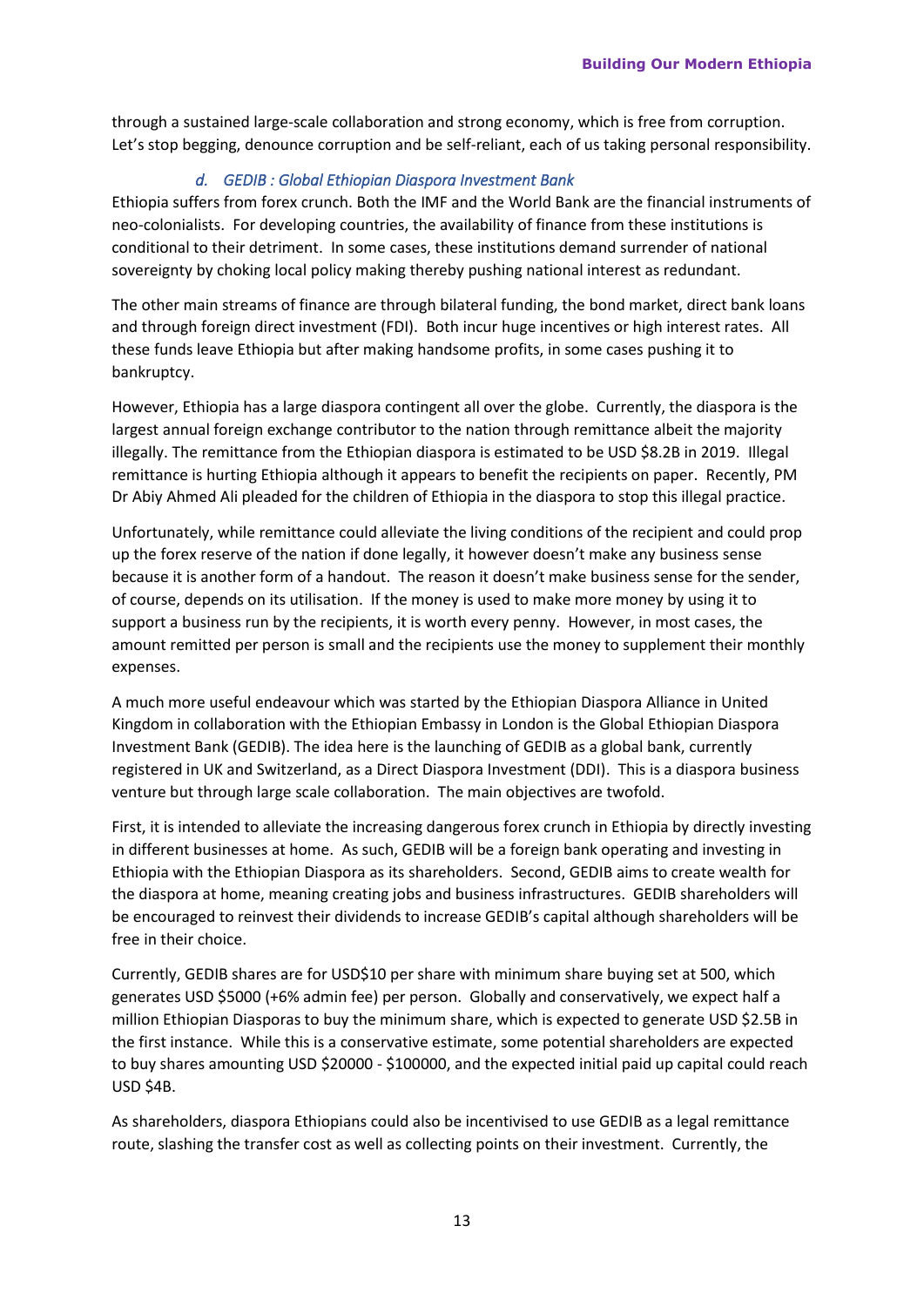interest rate by the booming Ethiopian bank sector is ~20%, much higher than any rates in the western hemisphere unless one opts on high-risk investments.

By showing strong performances in the first 2-3 years, the objective is to encourage shareholders to invest more after three years, if possible, even to reinvest all or part of their dividends so that with 7-10 years, GEDIB will have a forex capital value of USD \$15B to invest in businesses in Ethiopia. For comparison, the largest private bank in Ethiopia with a paid-up capital of ETB 6B is the Amhara Bank and GEDIB is expected to be 20-32 times bigger at its inauguration alone. GEDIB will also be a stable bank with global stress test to help confidence and performance as its capital is in stable foreign currencies contributed globally. Although GEDIB will be involved in various investments to save Ethiopia from forex crunch in the short term, its primary objective is the creation of wealth for the Diaspora Ethiopians with a view, unlike FDI that is invested with an exit strategy, the DDI will form a stable investment in our country in the long term. As such, the trust in the strength of GEDIB and other financial institutions in Ethiopia will "*make finance available*" for investment to exploit our rich human and natural resources, which will lift the artificial designation of poorness on our nation.

GEDIB will also promote philanthropic work in the nation in collaboration with institutions that are pillars in our nation building. For example, it would invest in providing Apprenticeship for bright military service personnel who are participating in NMSP – including scholarships if they chose to pursue university education. It would also invest to promote technological innovation particularly in Agriculture and Manufacturing by investing in start-ups. It will also alleviate the housing shortage nationwide by building for the diaspora by arranging mortgages in a "buy to let" properties, if necessary, against their properties abroad.

With the right-kind of legislation by the government of Ethiopia to encourage diaspora investment, the potential of the Ethiopian Diaspora Direct Investment (DDI) through their accumulated free wealth in bonds, properties, pensions, other investments, and savings could fundamentally change the foreign exchange shortages in the short term while it will alleviate the wealth creation effort nationally. Such conducive investment policy coupled with stable political environment will also bring significant knowhow and knowledge transfer from retiree diaspora, which save the nation from forking out expensive salaries for similar expatriate consultant professionals

## *e. MESERET – Mission of Ethiopian Scientists and Engineers for Research, Education and Technology*

Ethiopia is enthused by the abundance of its highly qualified people the world over – both at home and in the diaspora. Qualification should not be synonymous with college degrees alone, however. It should also include those who have achieved the pinnacle in their chosen profession and who are also in demand globally.

MESERET is established by a group of prominent Ethiopian scientists and engineers in academia, technological industries, and business. The objective of MESERET as a socially responsible member owned business with two objectives:

- To unleash the largely untapped talents, skills, experiences and investment potentials of Ethiopian Scientists and Engineers as key enablers to contribute towards Ethiopia's current and future needs of "Institutional Capacity and Nation Building" through Research informed Education, Technology Development and Wealth Creation.
- To attract exceptionally talented students primarily from across Ethiopia (and Africa) by establishing a vigorously merit based academic environment through research informed education and academic excellence to produce practically skilled thinkers, leaders and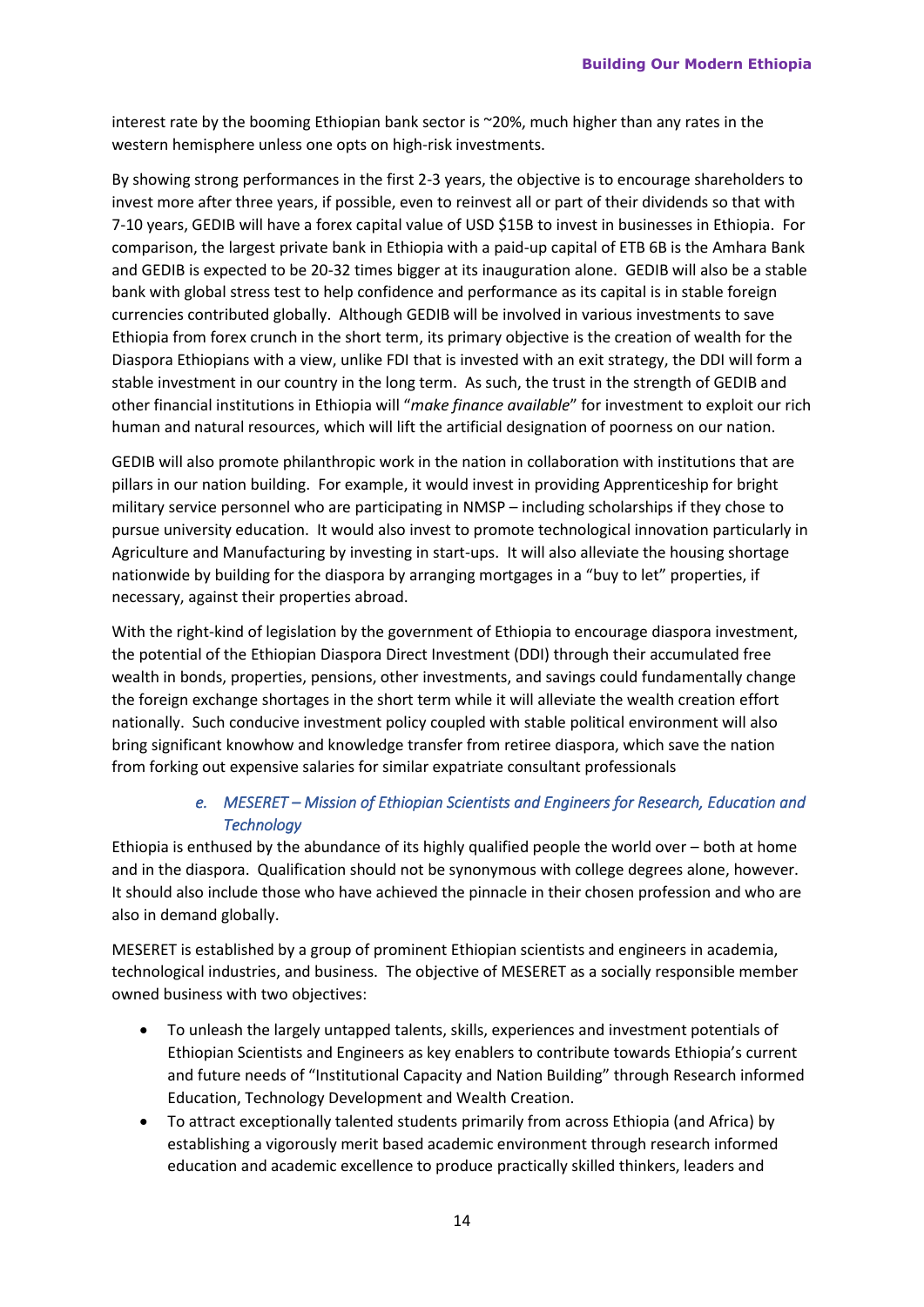technology developers who will also be the key drivers in creating stable democratic and economic institutions that will ensure better standards of living for our people.

To date, there are no strategic frameworks to tap in the pool of Ethiopian talent by promoting sustainable large-scale collaboration – for example through named fellowship that will be supported by a Trust. Such kinds of effective activities could be learned from Israel, where many prominent Diaspora Jews in science, engineering, medicine, law, economics, technology etc – some of them Nobel Laureates, invest as a business and travel to Israel to contribute towards their Nation Building. These prominent professionals, in addition to exchanging experiences with both academicians and practitioners, they also provide opportunities for young Israelis. These opportunities are carried out either by inviting and mentoring them in their research facilities or recommending them to join other prominent professionals thereby increasing the intellectual capital of Israel. In general, such exchange activities are facilitated by global Jewish Trusts such as the Lady Davis Fellowship and coordinated by Israeli research institutions.

MESERET aims to create large scale collaboration so that it could be able to self-finance its prominent and practically oriented members to directly transfer knowledge and knowhow to Ethiopia by customising it to the needs of our people to result in economic prosperity.

For example, the philanthropic part of GEDIB as a Trust, which may dedicate 3-5% of its net profit, could herald a new vista in utilising the current latent talent residing everywhere globally and at home to share valuable knowledge, knowhow and know-who. Philanthropic wealthy Ethiopians and large Ethiopian firms could also provide funding for such activities with projects of mutual benefit, but no handouts.

It is also worth noting that "MESERET", sounding as "foundation" in the Amharic language, could herald a new down to assemble effective Ethiopian professionals to build a common platform and foundation to advance the country's human and technological development to becoming the first African nation to join the high-income countries by 2050, by which time Ethiopia's population is projected to double from what it is today, reaching 205 million. Therefore, the time to build Ethiopia and become a starlight gain for Africa is now.

While MESRET's initial activities will focus on the circular transfer of knowledge and knowhow to Ethiopian academic institutions and industry, it will concurrently invest in establishing educational and technological institutions to engender capacity creation for business leaders and technologists while also creating incubation centre for innovators to realise their enterprises. These are:

#### *I. MSTL – MESERET School of Technology & Leadership*

While MESERET could provide both short-term and long-term knowledge transfer through collaboration at higher academia and industrial practice level, the fundamental change in our country will not be achieved unless there is tremendous focus at school level. Such an effort must start, if possible, from kindergarten but necessarily from 11+ years (or Secondary School).

Many successful nations promote a mixture of educational systems. The most effective ones are selective schools in Israel, Taiwan, Singapore, Korea, and England to mention just a few. Of course, there are different national education systems such as those practiced in the Scandinavian countries that scored highly in global rankings and yet these are customised to their culture (of Janteloven). However, the system still invested highly in their gifted students quietly. Ethiopia should also debate and allow the educational system to introduce meaningful changes so that it may propel the future generation to global competence in every aspect of our lives.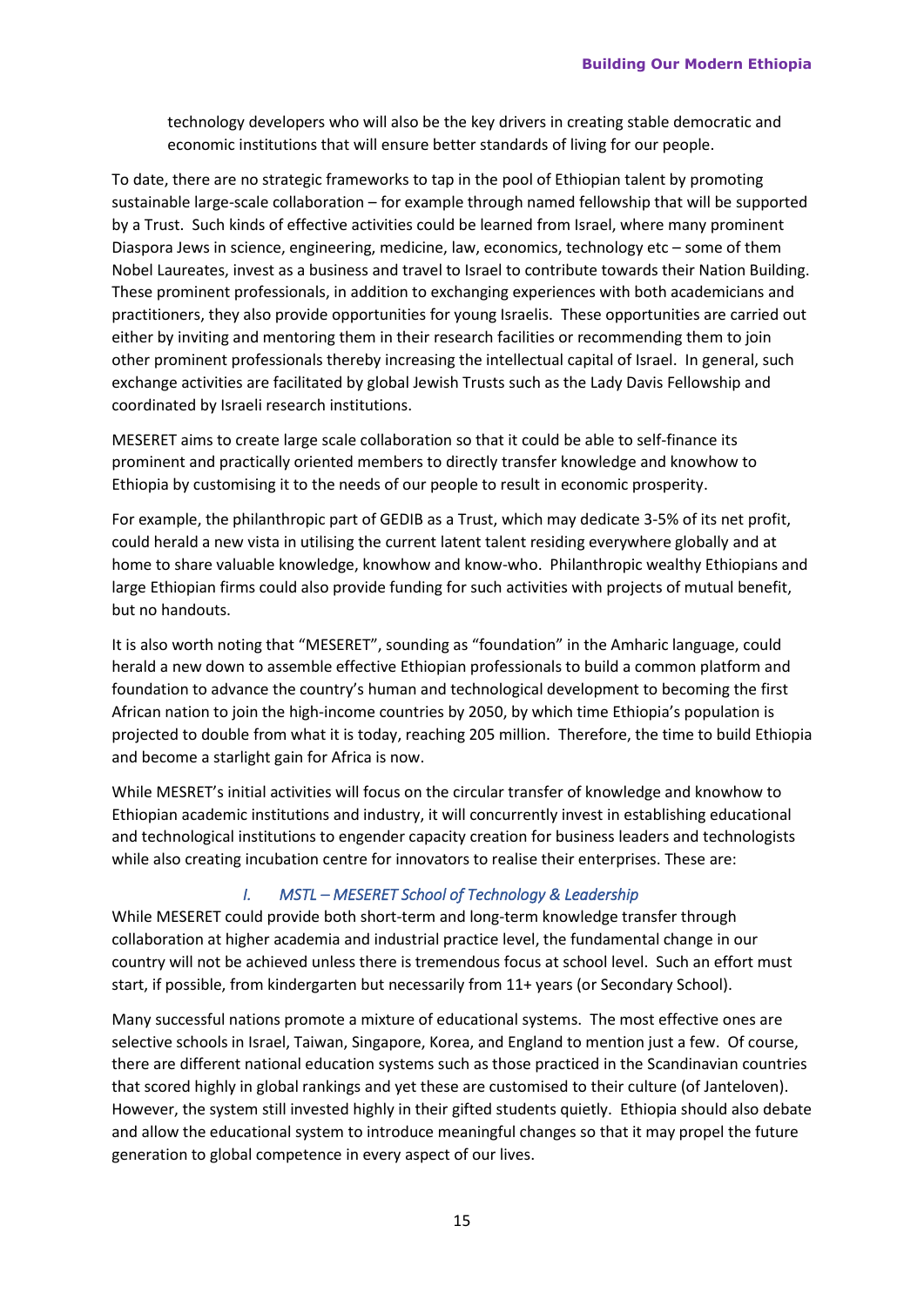MSTL will be a merit based independent boarding school with a social responsibility of admitting 50% of its cohorts from all walks of life nationally while the other 50% will be fee paying. Both entrants will be selected based on an internationally recognised entrance exam together with interviews that will be customised to address our current and future social needs.

At the core of MSTL is the innovative thinking approach to research informed education with academic excellence for leadership and technology that is supported by strong pastoral and cocurricular foundation to achieve a pioneering service and social impact to our society. MSTL aims to achieve gender equity in its cohorts without disadvantaging any gender. It is expected to accept 200 students every year.

#### *II. MITL – MESERET Institute of Technology & Leadership*

MITL is a continuation of MSTL and will focus on university level Technology and Leadership education with highly selective entrance exam requirements from graduates and those with demonstrated high academic and leadership talent – both nationally and globally, with particular emphasis from Africa. The aim is to create lasting friendship and alumnus network for the future technologists and leaders of Africa thereby promoting Pan-Africanism in practical education and research that works in delivering peace and prosperity.

Initially, MITL will focus on research & development (R&D) based postgraduate level education that is geared towards innovation and wealth creation. Since this is not only research but a development institution for industrialisation, graduates of MITL will be enabled to achieve both the academic rigour of a globally competent and respected institution as well as the innovation and productization of a technology company. The idea is to create collective genius by creating a collaborative framework for highly selected and smart individuals. These graduates are the hopes of the future Africa and particularly Ethiopia. MITL will also have common bases with EDRIA in selecting demonstrated talents by encouraging significant collaboration in (defence) technologies and other areas of technologies. The question is, how many Elon Musk will MITL produce? We are surely aiming for the stars not looking at our feet alone.

#### *III. MTECH - MESERET Technologies and Enterprises Creation Hub*

MTECH is a melting pot for innovative technologies and enterprise ideas so that they can be incubated to create financially and socially profitable companies that will bring marked advantage for our accelerated national trade and economic prosperity. At the heart of MTECH is the creation of innovative and quality products that aim to be national o global unicorn technology companies.

The main drivers of MTECH are its staff and students of MITL as well as highly experienced innovative scientists, engineers, and technologists of MESERET. This is a technology and enterprise start up (business) incubation hub with proper investment plan to exploit the talents and skills of promising Ethiopians. In doing so, they could be able to create employment opportunities for others while they create wealth for themselves and our country. MTECH will also facilitate investment boot camps for great ideas – even those that are deemed their time hasn't come yet. There will be very strict intellectual property (IPR) management and a product creation process (PCP) with clear technology road-mapping (TRM) so that the selected innovations and start-up businesses will be 95% successful within the first 1.5 – 3 years. This is not only personal development to success and wealth but also a national endeavour to bring our people out of poverty by improving their quality of life through prosperity.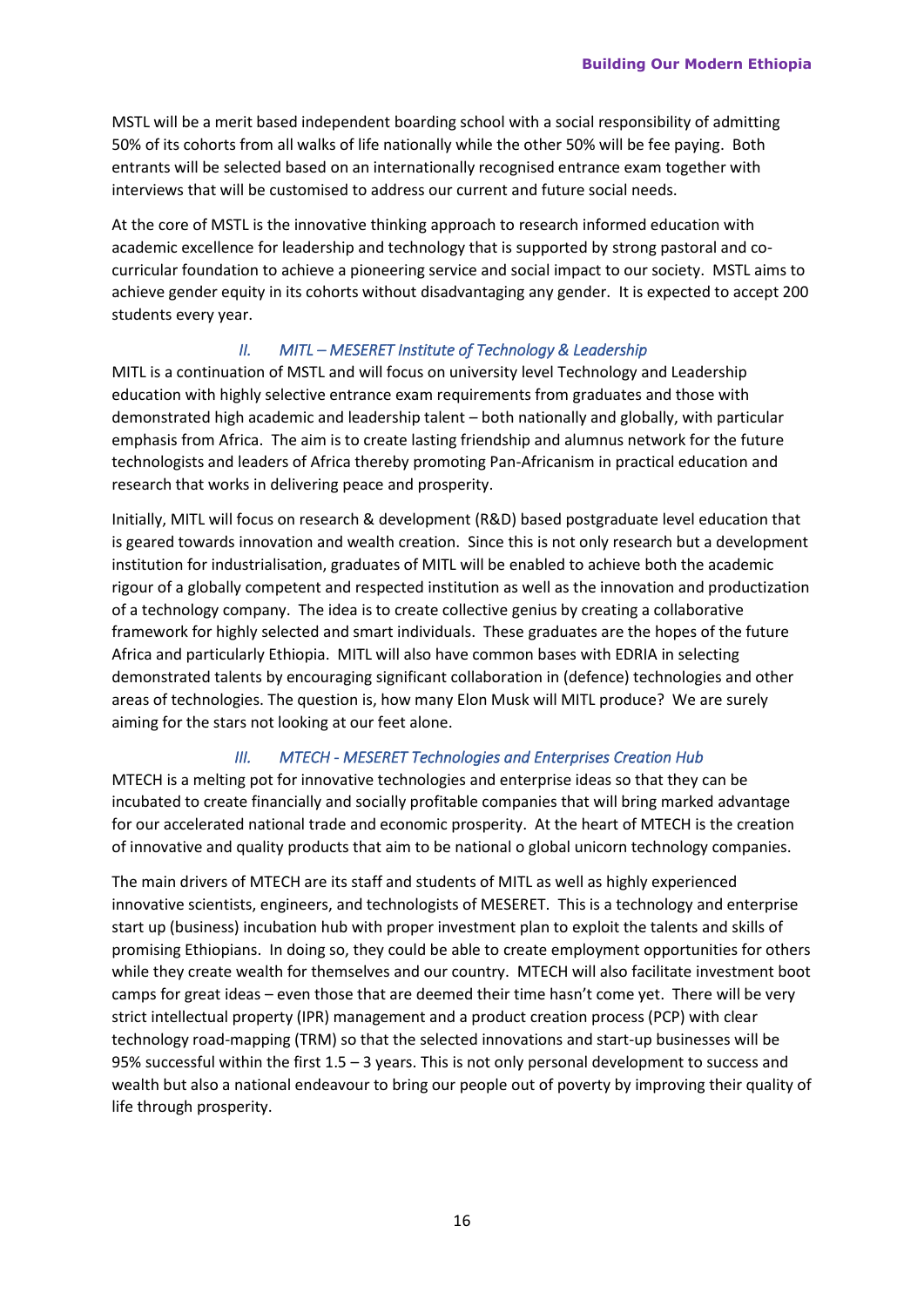# **Conclusion**

The article touched large subjects that have become day-to-day issues for the common person of Ethiopian decent as well as intellectuals and government officials alike. Its primary objective is to highlight the eroded social values in our nation particularly the value of family and neighbourhood responsibility. It reiterated that one of the first challenges to build our nation is to bring trust locally in our neighbourhood so that we can take both personal and collective responsibility for our own lives. Communities need to rebuild trust without delay.

It also showed that the scourge of ethnic based politics, which we have a lived experience of 27 years, and even now as I write, still raging. It may lead to even a further unimaginable catastrophe, or we could get our acts together and propel to harmony and prosperity. It is all in our hands. If we fail to understand ethnic based politics is mostly an imported (neo)-colonialist pernicious construct to make us divided, weak, and poor, the price we will pay is great. Claims and counter claims of ethnicity on territories, rights and past wrongs will exacerbate our ability to live together.

These foreign enemies use our own mercenary brothers and sisters to keep us in perpetual poverty. Therefore, the article pleads to not only Ethiopians but also All Africans to take a sobering moment that if we keep on being weak, divided, and poor, there is no guarantee we won't be exterminated from the face of the earth, taking the fates of the American and Australian indigenous people centuries before.

As a remedy to unity and economic prosperity for Ethiopia, the article raised three practical steps that we may need to take as necessary steps.

First, it pronounces that "group identity to be a continuum" rather than a compartmentalised one, which depends on various circumstances rather than the language spoken alone. In a globalised world where people must interact, educate, trade, and assimilate, national citizenship is the common identity and important character to protect the rights of people globally. Our lived experience showed us that both the beginning, the process, and the end of ethnic based identity politics to be catastrophic. However, instead of using ethnicity to pull apart our people and create a chasm with one another, designing a national curriculum, where we can learn each other's languages and cultures so that it may bring us together.

Second, it identified two of our hidden enemies – namely, begging and reliance on handouts. There are two reasons for this predicament – one is our own failure while the other is by design. While we spend too much in denouncing our historical enemies, neo-colonialists, Egypt, and their mercenaries such as TPLF and OLA, we however failed to rise against begging and handouts. As the saying goes, "who feeds you controls you". For example, while Ethiopia has a history of living in freedom in relation to colonialism, we fail to gain independence from the instruments of neo-colonialism, namely AID (begging and handouts) because we are poor. We are poor because we don't "work hard strategically" with "sustained large scale collaboration". The reason why we are poor by design is also because we are Africans, and we share the pernicious ploy of extracting our resources - raw and unopposed. The solution is to devise a means to break free from poverty.

Third, to break free from the poverty trap, the article suggests practical steps in promoting a national military service program (NMSP) through EDRIA, direct diaspora investment (DDI) through GEDIB, and a knowledge transfer and the creation of innovative enterprises through MESERET and businesses allied to MESERET by educating the most promising school children through MSTL, providing research and innovation based higher learning opportunities for demonstrably talented